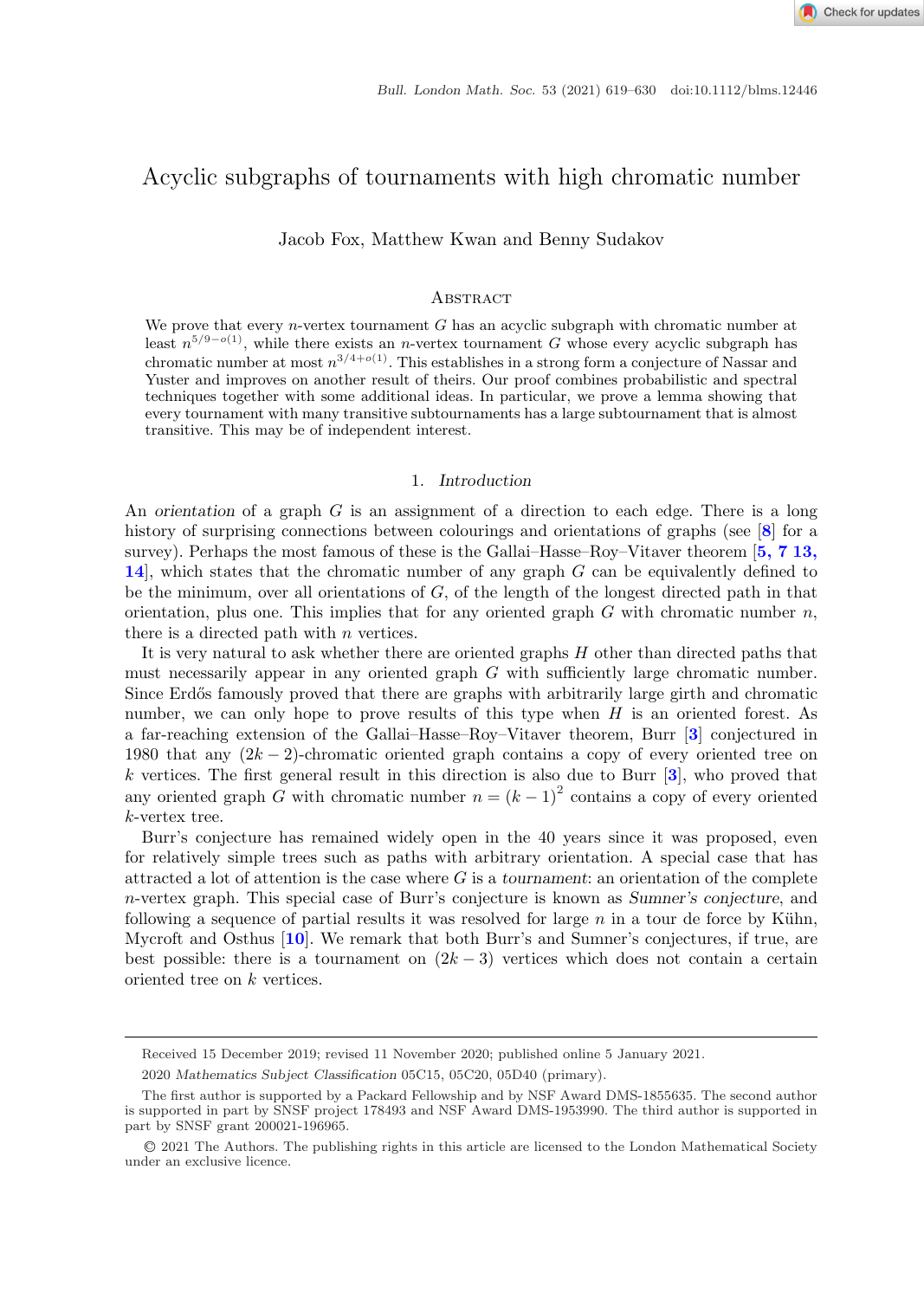<span id="page-1-0"></span>Recently, Addario-Berry, Havet, Sales, Reed and Thomass´e [**[1](#page-10-0)**] managed to improve Burr's original bound, showing that every oriented graph with chromatic number  $n = k^2/2 - k/2 + 1$ contains every oriented tree on  $k$  vertices. In the same paper, they also made the interesting observation that if a k-chromatic oriented graph has no directed cycle, then it contains every oriented tree of order  $k$ , and suggested that one approach to an improved bound towards Burr's conjecture could be to prove that every k-chromatic oriented digraph has an acyclic subgraph with large chromatic number.

PROBLEM 1.1. What is the minimum integer  $f(k)$  such that every  $f(k)$ -chromatic oriented graph has an acyclic k-chromatic subgraph?

It is easy to see that the edges of any oriented graph can be partitioned into two acyclic subgraphs (fix an ordering of the vertex set, and consider the graph  $G_1$  of 'forwards' edges and the graph  $G_2$  of 'backwards' edges). Using the well-known inequality  $\chi(G_1 \cup G_2) \le \chi(G_1) \chi(G_2)$  it follows that  $f(k) \le k^2$ . By taking a bit more care with this argument the  $\chi(G_1)\chi(G_2)$ , it follows that  $f(k) \leq k^2$ . By taking a bit more care with this argument, the aforementioned authors were able to prove that  $f(k) \leq k^2 - 2k + 2$  but it seems that new aforementioned authors were able to prove that  $f(k) \leq k^2 - 2k + 2$ , but it seems that new ideas will be required to substantially improve this bound.

In the spirit of Sumner's conjecture, it is natural to consider the restriction of Problem 1.1 to the setting of tournaments. This was done by Nassar and Yuster [**[11](#page-10-0)**], who asked the following.

PROBLEM 1.2. What is the minimum integer  $g(k)$  such that every  $g(k)$ -vertex tournament has an acyclic k-chromatic subgraph?

Nassar and Yuster were able to prove that  $k^{8/7}/4 \leq g(k) \leq k^2 - (2 - 1/\sqrt{2})k + 2$ , and ther conjectured that  $g(k) - g(k^2)$  Our first result proves their conjecture in a strong further conjectured that  $g(k) = o(k^2)$ . Our first result proves their conjecture in a strong form.

Theorem 1.3. *Every* n*-vertex tournament* G *has an acyclic subgraph with chromatic number at least*  $n^{5/9-o(1)}$ *. That is,*  $g(k) \leq k^{9/5+o(1)}$ *.* 

The rough idea for the proof of Theorem 1.3 is to consider a *random* acyclic subgraph of  $G$ , and observe that this is likely to have high chromatic number unless  $G$  contains many transitive subtournaments. We then prove an approximate structural result (Lemma [2.2\)](#page-2-0) showing that the existence of many transitive subtournaments implies that  $G$  has a large almost-transitive subtournament, from which it is possible to deduce in a different way that G has an acyclic subgraph with high chromatic number. The details of the proof are presented in Section [2.](#page-2-0)

In addition, we are also able to improve Nassar and Yuster's lower bound on  $g(k)$ .

Theorem 1.4. *There is an* n*-vertex tournament* G *such that every acyclic subgraph has chromatic number at most*  $O(n^{3/4} \log n)$ *. That is,*  $g(k) = \Omega((k/\log k)^{4/3})$ *.* 

Since  $f(k) \geq g(k)$ , this theorem gives a corresponding lower bound on  $f(k)$ , so an immediate consequence is that one cannot hope to prove bounds stronger than  $k^{4/3-o(1)}$  for Burr's conjecture via Problem 1.1. We prove Theorem 1.4 in Section [3](#page-6-0) using a construction due to Rödl and Winkler [[12](#page-10-0)], in which a random orientation is defined in terms of a projective plane. This involves some non-trivial analysis of increasing subsequences in random permutations (see Section [3.2\)](#page-8-0).

For the sake of clarity of presentation, we omit floor and ceiling signs where they are not crucial. All logarithms are base e unless otherwise stated.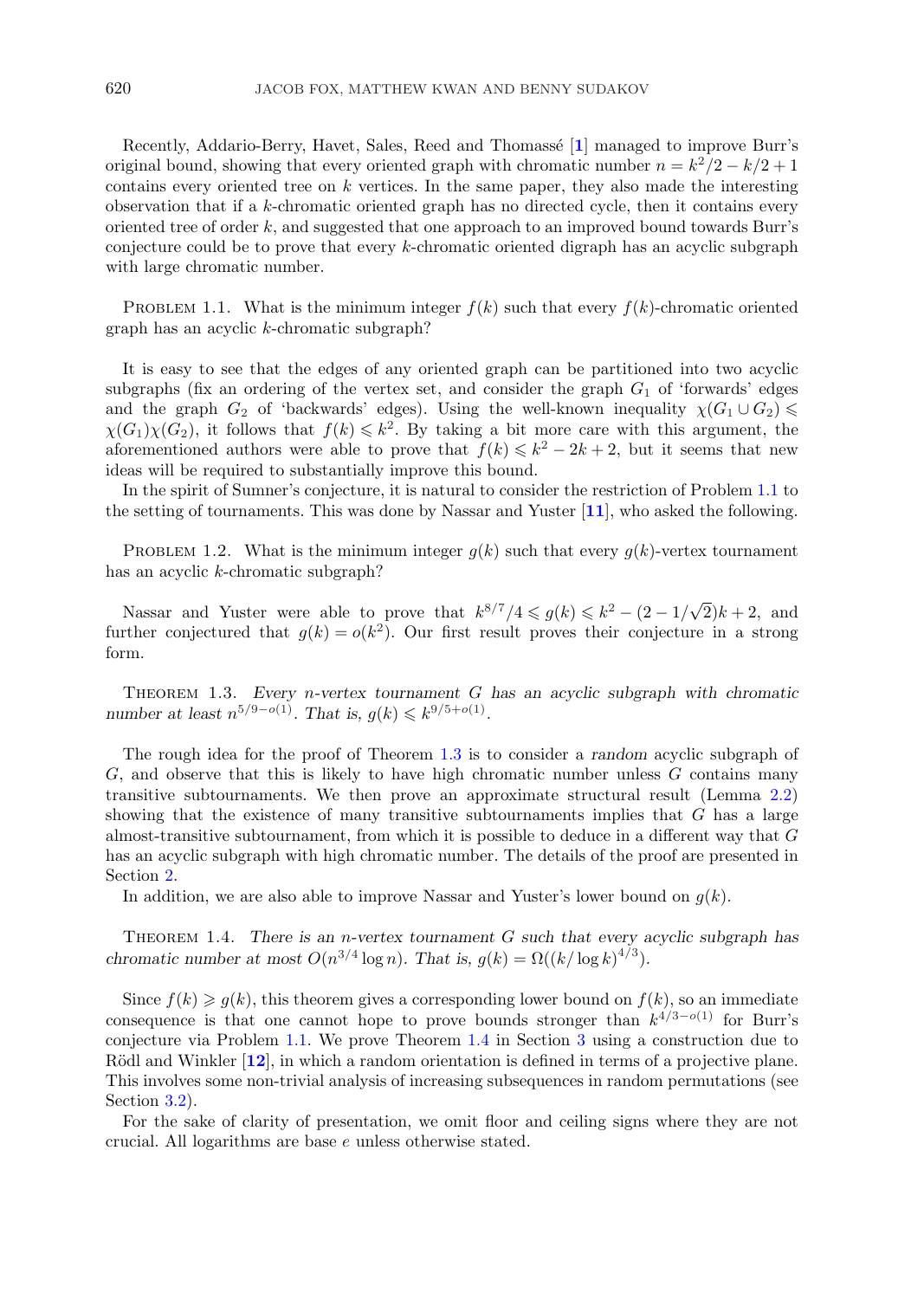## 2*. Finding an acyclic subgraph with high chromatic number*

<span id="page-2-0"></span>In this section, we prove Theorem [1.3.](#page-1-0) Note that the maximal acyclic subgraphs of an oriented graph G are all obtained by taking some ordering  $\pi$  on the vertices and considering the graph  $G_{\pi}$  obtained by including the edges that are oriented 'forwards' according to  $\pi$ . Given an n-vertex tournament G, we need to show that there is an ordering  $\pi$  for which  $G_{\pi}$  has high chromatic number. First, this easily follows from consideration of a random ordering if G has few small transitive subtournaments. Let  $TT_k$  be the k-vertex transitive tournament.

LEMMA 2.1. If an *n*-vertex tournament G has fewer than k! copies of  $TT_k$ , then there is an *ordering*  $\pi$  *with*  $\alpha(G_{\pi}) \leq k$ *, so*  $\chi(G_{\pi}) \geq n/k$ *.* 

*Proof of Lemma* 2.1. Consider uniformly random  $\pi$ . For a particular set S of k vertices, the probability that S is an independent set in  $G_{\pi}$  is either  $1/k!$  if  $G[S]$  is transitive, or zero if it is not. So, by the union bound we have  $\alpha(G_{\tau}) < k$  with positive probability. is not. So, by the union bound we have  $\alpha(G_\pi) < k$  with positive probability.

Given Lemma 2.1, it suffices to consider the case where G has many copies of  $TT_k$ . The most important ingredient is the following lemma, showing that in this case  $G$  has a large subtournament that is almost transitive in a certain sense. Say that an  $n$ -vertex tournament is q*-almost-transitive* if there is an ordering such that for every vertex v, at most q edges incident to v are oriented 'backwards' according to  $\pi$  (so a 0-almost transitive tournament is transitive).

LEMMA 2.2. Let  $k = n^{\Omega(1)}$ . If an *n*-vertex tournament G has at least k! copies of TT<sub>k</sub> *then it has a set of*  $n' \geq k^{2-o(1)}$  *vertices which induces an*  $(n'/k^{1-o(1)})$ *-almost-transitive* subtournament  $G'$  $subtournament G'.$ 

The other ingredient we need is the following lemma, showing that almost-transitive tournaments have acyclic subgraphs with high chromatic number.

LEMMA 2.3. Suppose  $n^{1/3} \leq q \leq n^{1-\Omega(1)}$ . An *n*-vertex q-almost-transitive tournament G<br>is an ordering  $\pi$  with  $\alpha(G) \leq n^{1/4+o(1)} \alpha^{1/4}$  so  $\gamma(G) > n^{3/4-o(1)} \alpha^{-1/4}$ *has an ordering*  $\pi$  *with*  $\alpha(G_{\pi}) \leq n^{1/4+o(1)}q^{1/4}$ *, so*  $\chi(G_{\pi}) \geq n^{3/4-o(1)}q^{-1/4}$ *.* 

Before proving these lemmas, we give the short deduction of Theorem [1.3.](#page-1-0)

*Proof of Theorem* 1.3 *given Lemmas* 2.1 *to* 2.3*.* Let  $k = n^{4/9}$ . If there are fewer than k! copies of TT<sub>k</sub>, then Lemma 2.1 shows that there is some  $\pi$  such that  $\chi(G_{\pi}) \geq n/k = n^{5/9}$  and we are done. Otherwise, by Lemma 2.2, G has an  $(n')$ <br>  $G'$  on  $n' > k^{2-o(1)}$  vertices, which by Lemma 2.3 h  $\frac{1}{k^{1-o(1)}}$ -almost-transitive subtournament  $G'$  on  $n' \geq k^{2-o(1)}$  vertices, which by Lemma 2.3 has an acyclic subgraph  $G'_{\rho}$  such that

$$
\chi(G'_{\rho}) \ge (k^{2-o(1)})^{3/4-o(1)} (k^{1+o(1)})^{-1/4} = n^{5/9-o(1)},
$$
 as desired.

# 2*.*1*. Iterative alignment and refinement*

In this subsection, we prove Lemma 2.2. Most of the subsection will be spent proving the following lemma, which should be viewed as a more technical variant of Lemma 2.2.

Lemma 2.4. *Let* n *be sufficiently large and let* G *be an* n*-vertex tournament which has at least* M copies of  $TT_k$ . If  $q = 2n(\log n)^2/k$ , then there is  $k - 3k/\log n \leq k' \leq k$  such that G has an induced a-almost-transitive subtournament  $G'$  on at least  $e^{-5}kM^{1/k}$  vertices containing *has an induced* q-almost-transitive subtournament G' on at least  $e^{-5}kM^{1/k}$  vertices containing<br>at least  $e^{-3k}M$  copies of TT<sub>L</sub>. *at least*  $e^{-3k}M$  *copies of*  $TT_{k'}$ *.*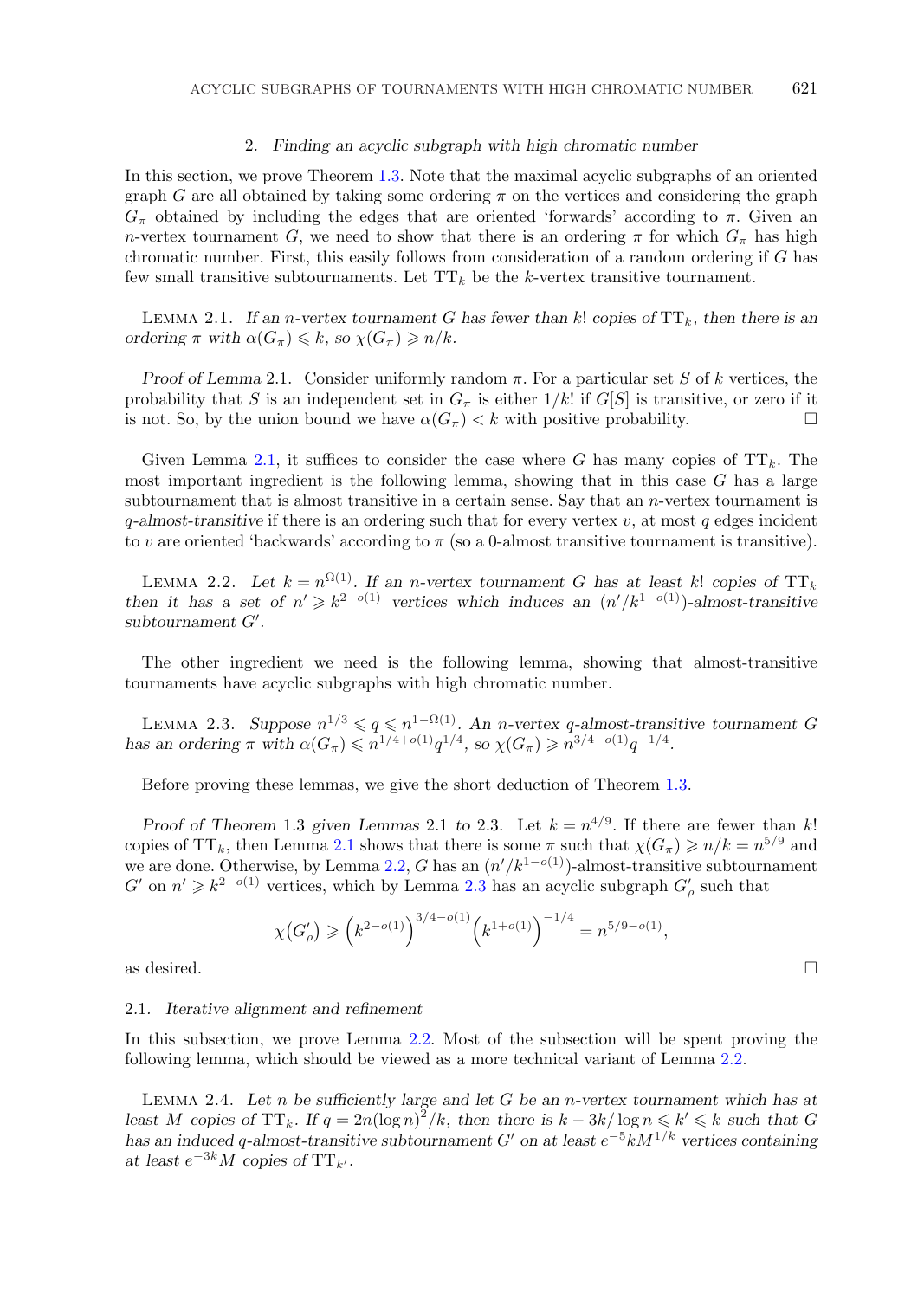<span id="page-3-0"></span>The key aspect in which Lemma [2.4](#page-2-0) is weaker than Lemma [2.2](#page-2-0) is that the almost-transitivity parameter  $q = 2n(\log n)^2/k$  depends on the number of vertices n of G, whereas Lemma [2.2](#page-2-0)<br>demands an almost-transitivity parameter with a similar dependence on the number of vertices demands an almost-transitivity parameter with a similar dependence on the number of vertices  $n'$  of  $G'$ . In order to overcome this issue, we simply iterate Lemma [2.4](#page-2-0) as follows.

*Proof of Lemma* 2.2*, given Lemma* 2.4*.* Let  $t = \sqrt{\log n}$ . We obtain a sequence of subtournaments  $G = G_0 \supseteq G_1 \supseteq \cdots \supseteq G_t$  by iteratively applying Lemma [2.4](#page-2-0) (where in each step, we use the guarantees from the previous step on the number of vertices and the number of small transitive subtournaments). For each  $0 \leq i \leq t$ , let  $n_i$  be the number of vertices in  $G_i$ . We let  $k_i$  be the value for which we obtain a bound on the number of copies of TT, in  $G_i$ . Thus  $k_i$  be the value for which we obtain a bound on the number of copies of  $TT_{k_i}$  in  $G_i$ . Thus,  $k_0 = k$  and for  $1 \leq i \leq t$  we have  $k_i \geq k_{i-1}(1-3/\log n_{i-1})$ . Let  $q_i = 2n_{i-1}(\log n_{i-1})^2/k_{i-1}$ .<br>Then each *G* is *g*-almost-transitive has at least  $M_i \leftarrow e^{-3(k_0 + \cdots + k_{i-1})} k! \geq e^{-3ik} k!$  copies of Then, each  $G_i$  is  $q_i$ -almost-transitive, has at least  $M_i := e^{-3(k_0 + \dots + k_{i-1})} k! \geq e^{-3ik} k!$  copies of  $TT_{k_i}$ , and for  $i > 0$ , has  $n_i \geqslant e^{-5} k_{i-1} (M_{i-1})^{1/k_{i-1}}$  vertices.<br>Combining our lower bounds on  $n_i$  and  $M_{i-1}$  and u

Combining our lower bounds on  $n_i$  and  $M_{i-1}$ , and using Stirling's approximation, we obtain  $n_i \geq \Omega(e^{-3i}k_{i-1}k)$ . Recalling that  $k_i \geq k_{i-1}(1-3/\log n_{i-1})$  and that  $k = n^{\Omega(1)}$ , it is straightforward to inductively prove that  $n_i \geq k^{2-o(1)}$  and  $k_i \geq k e^{-O(i/\log n)} - (1 - o(1))k$  for straightforward to inductively prove that  $n_i \geq k^{2-o(1)}$  and  $k_i \geq k e^{-O(i/\log n)} = (1 - o(1))k$  for every  $i \le t = \sqrt{\log n}$ . It follows that each  $q_i = n_{i-1}k^{o(1)-1}$ .<br>There is some *i* such that  $\log n_i - \log n_{i-1} - \log (n_i/n_i)$ .

 $T$ here is some *i* such that  $\log n_i - \log n_{i-1} = \log (n_i/n_{i-1}) \leq (1/t) \log n \leq \sqrt{\log n}$ , meaning<br>
at  $n_i/n_{i-1} = k^{o(1)}$  so  $a_i - n_i/k^{1-o(1)}$ . Then *G*, satisfies the required properties ∴ that  $n_i/n_{i-1} = k^{o(1)}$ , so  $q_i = n_i/k^{1-o(1)}$ . Then  $G_i$  satisfies the required properties. □

To prove Lemma [2.2,](#page-2-0) it therefore suffices to prove Lemma [2.4.](#page-2-0) We need some very simple auxiliary lemmas.

Lemma 2.5. *Let* H *be a hypergraph with* m *non-empty edges and* n *vertices. Then it has an induced subhypergraph with minimum degree at least* m/n*.*

*Proof.* Iteratively delete a vertex of degree less than  $m/n$  together with the edges touching it, until no such vertex remains. In total we deleted fewer than  $(m/n) \cdot n = m$  edges, so we are<br>left with a non-empty induced subhypergraph that satisfies the assertion of the lemma left with a non-empty induced subhypergraph that satisfies the assertion of the lemma.

Lemma 2.6. *Every* n*-vertex tournament* G *has a vertex whose indegree and outdegree are both at least*  $(n-2)/4$ *.* 

*Proof.* Let A (respectively, B) be the set of all vertices whose indegree (respectively, outdegree) is at least  $(n-2)/4$ . For every vertex, the sum of its indegree and outdegree is exactly  $n-1 \geqslant 2(n-2)/4$ , so every vertex is in A or B. Without loss of generality, suppose  $|A| \geq |B|$ . Then observe that the induced subtournament  $G[A]$  has average outdegree  $(|A| - 1)/2 \ge (n/2 - 1)/2 = (n - 2)/4$ , so it has a vertex whose outdegree is at least this average. This vertex has the desired property. average. This vertex has the desired property.

Now we prove Lemma [2.4.](#page-2-0)

*Proof of Lemma* 2.4. We iteratively build sequences of vertex sets

 $\emptyset = W_0 \subset W_1 \subset \cdots \subset W_t \subset V(G), \quad V(G) = V'_0 \supseteq V_0 \supset V'_1 \supseteq V_1 \supset \ldots V'_t \supseteq V_t,$ 

for some  $t < 3k/\log n$ , in such a way that each  $|W_i| = i$  and each  $V_i' \cap W_i$ ,  $V_i \cap W_i = \emptyset$ . The set idea is that the  $W_i$  will be sets of vertices each inducing a copy of  $TT_i$ , and  $V'_i$ ,  $V_i$  will be sets of vertices which can be used to extend  $W_i$  into a copy of  $TT_i$ , in many different ways. We will of vertices which can be used to extend  $W_i$  into a copy of  $TT_k$  in many different ways. We will add vertices one-by-one to form the  $W_i$ , in such a way that  $G[V'_i], G[V_i]$  gradually get 'closer<br>to being transitive', and then we will take  $G' = G[V_i]$ . In order to explain how to iteratively to being transitive', and then we will take  $G' = G[V_t]$ . In order to explain how to iteratively<br>build our desired sets, we need to make some definitions. build our desired sets, we need to make some definitions.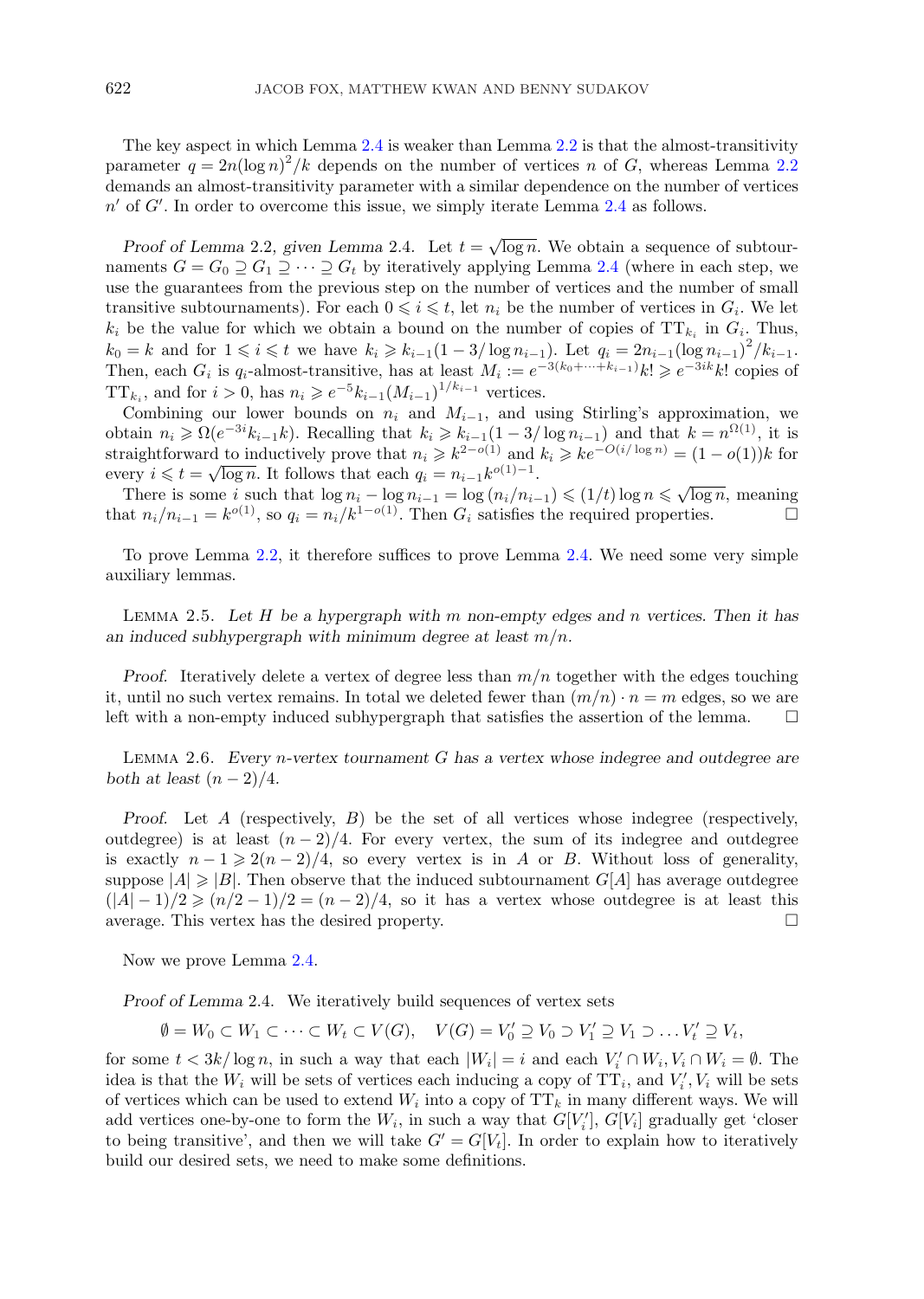• Let  $H'_i$  be the  $(k - i)$ -uniform hypergraph with vertex set  $V'_i$  whose hyperedges are those  $i - i$ )-vertex subsets S for which  $G[S \cup W]$  forms a copy of  $TT$ .  $(k - i)$ -vertex subsets S for which  $G[S \cup W_i]$  forms a copy of TT<sub>k</sub>.

• Let  $N'_i$  be the number of edges in  $H'_i$ . Equivalently,  $N'_i$  is the number of copies of  $TT_k$  in  $[V'_i] \cup W_i]$  which include all vertices of W. In particular  $N'_i \geq M$  $G[V_i' \cup W_i]$  which include all vertices of  $W_i$ . In particular,  $N'_0 \ge M$ .<br>
• Define V, from V' by letting  $H_i = H'[V_i]$  be a non-empty-indi-

• Define  $V_i$  from  $V'_i$  by letting  $H_i = H'_i[V_i]$  be a non-empty-induced subgraph of  $H'_i$  with<br>inimum degree at least  $N'/|V'|$  which exists by Lemma 2.5. Let  $N' > N'/|V'| > N'/n$  be minimum degree at least  $N_i'/|V_i'|$ , which exists by Lemma [2.5.](#page-3-0) Let  $N_i \ge N_i'/|V_i'| \ge N_i'/n$  be<br>the number of edges in H. the number of edges in  $H_i$ .

• For each i and each  $v \in V_i$ , note that  $W_i \cup \{v\}$  induces a transitive subtournament on  $i+1$  vertices (because v is contained in at least one edge of  $H_i$ ). In this transitive tournament, there are  $i+1$  possibilities for the position of v relative to the vertices in  $W_i$ . Partition  $V_i$ into subsets  $V_{i,0} \cup \cdots \cup V_{i,i}$  according to these  $i+1$  possibilities: let  $V_{i,j}$  be the set of vertices  $v \in V_i$  which have indegree exactly j in  $G[W_i \cup \{v\}]$ .

• For vertices  $x \in V_{i,j}$  and  $y \in V_{i,q}$  with  $j < q$  we say that x and y are *incompatible* if the edge between x and y is oriented towards x (so then there can be no transitive tournament containing  $W_i \cup \{x, y\}$ .

Now, we will choose  $w \in V_i$  (which we will then add to  $W_i$  to form  $W_{i+1}$ ) according to one of the following two procedures.

• Refinement. Consider a largest  $V_{i,j}$ . By Lemma [2.6,](#page-3-0)  $G[V_{i,j}]$  has a vertex with indegree and outdegree at least  $(|V_{i,j}|-2)/4 \geq |V_{i,j}|/4 - 1$ , which we take as w.

• *Alignment.* Let  $\varepsilon = (\log n)^2/k$ . If there is a vertex which is incompatible with  $\varepsilon|V_i|$  other trices of V<sub>i</sub> then take such a vertex as *w* vertices of  $V_i$ , then take such a vertex as  $w$ .

Note that alignment may not always be possible, but refinement is always possible. After choosing  $w \in V'_i$  according to one of the above two procedures, we then set  $W_{i+1} = W_i \cup \{w\}$ <br>and let  $V'$ , be obtained from  $V$  by deleting w and all vertices incompatible with it and let  $V'_{i+1}$  be obtained from  $V_i$  by deleting w and all vertices incompatible with it.<br>The purpose of the alignment steps is to ensure that most edges between the V

The purpose of the alignment steps is to ensure that most edges between the  $V_{i,j}$  are oriented in a single direction, and the purpose of the refinement steps is to ensure that the  $V_{i,j}$  are not too large (so there are not very many edges inside the  $V_{i,j}$ , whose orientations we do not control). We make some simple observations about both procedures.

Claim. *No matter how we decide whether to do alignments or refinements in our* t < <sup>3</sup>k/ log n *steps, the following always hold.*

(a) If step *i* is an alignment step, then  $|V'_{i+1}| \leq (1 - \varepsilon)|V'_{i}|$ .<br>
(b)  $N_{i} > e^{-3k}M$ 

(b) 
$$
N_t \geqslant e^{-3k}M
$$
.

$$
(c) |V_t| \geqslant e^{-5}kM^{1/k}.
$$

*Proof.* First, (a) follows from the definition of an alignment step. Next, observe that each  $H'_{i+1}$  is a *link hypergraph* of  $H_i$ , obtained by taking all edges incident to a vertex  $w \in H_i$  and deleting w from each of them. Since every vertex in H, has degree at least  $N'/n$  it follows that deleting w from each of them. Since every vertex in  $H_i$  has degree at least  $N'_i/n$ , it follows that  $N' > N'/n$ , Hersting this  $t < 3k/\log n$  times, then using the fact that  $N \ge N'/n$ , vields  $N'_{t+1} \geq N'_{t}/n$ . Iterating this  $t < 3k/\log n$  times, then using the fact that  $N_t \geq N'_{t}/n$ , yields <br>(b) Finally since H, is a  $(k-t)$ -uniform hypergraph note that (b). Finally, since  $H_t$  is a  $(k - t)$ -uniform hypergraph, note that

$$
N_t \leqslant \binom{|V_t|}{k-t} \leqslant \left(\frac{e|V_t|}{k-t}\right)^{k-t},
$$

so

$$
|V_t| \geqslant \left(\frac{k-t}{e}\right) (N_t)^{1/(k-t)}.
$$

Combining this with (b) yields (c), for large n.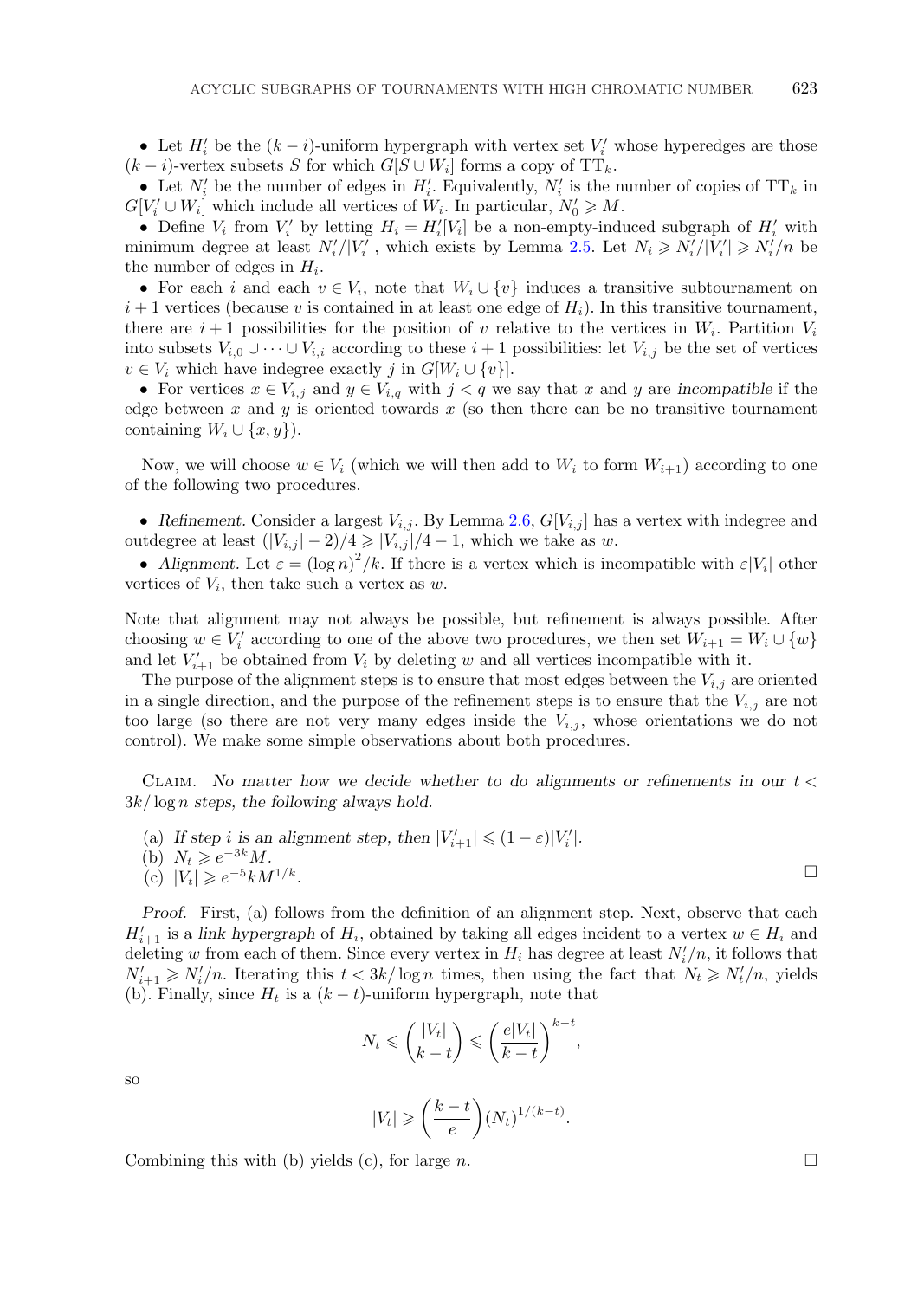<span id="page-5-0"></span>We will end up taking  $G[V_t]$  as our subtournament  $G'$ , so properties (b) and (c) in the above<br>im ensure that it has enough vertices and enough copies of  $TT_{U}$  for some  $k' \ge k - 3k/\log n$ claim ensure that it has enough vertices and enough copies of  $TT_{k'}$ , for some  $k' \geq k - 3k/\log n$ .<br>We just need to decide how to choose whether to do alignments or refinements in such a We just need to decide how to choose whether to do alignments or refinements, in such a way that  $G[V_t]$  ends up being q-almost-transitive. These choices are very simple: we first do  $s := k/\log n$  refinement steps, then do alignment steps as long as is possible. By (a), each alignment step decreases  $V_i'$  by a factor of  $(1 - \varepsilon)$ , so it is not possible to perform more than<br>log,  $w_i \geq n \leq (2/\varepsilon) \log n - 2k/\log n$  alignment steps (using the inequality  $-\log(1-\varepsilon) \geq \varepsilon/2$  $\log_{1/(1-\varepsilon)} n < (2/\varepsilon) \log n = 2k/\log n$  alignment steps (using the inequality  $-\log(1-\varepsilon) > \varepsilon/2$ for small  $\varepsilon > 0$ . Thus, the total number of steps will be  $t < 3k/\log n$ , as we have been assuming.

CLAIM. *For*  $i \geq s = k/\log n$ , we have

$$
\max_{j} |V_{i,j}| \leqslant \frac{4n}{s+1}.
$$

*Proof.* For  $i \leq s$ , the way the parts  $V_{i,j}$  evolve is as follows. At each step, we 'split' a largest  $V_i$  is into two sets, each of size at most  $3|V_i|/4$  (removing a single element  $w_i$ ) and then part  $V_{i,j}$  into two sets, each of size at most  $3|V_{i,j}|/4$  (removing a single element w), and then we delete some further elements in each part. For steps  $i>s$ , the parts  $V_{i,j}$  only get smaller, so it suffices to consider  $\max_i |V_{s,i}|$ .

Consider the following alternative procedure to iteratively build a partition of  $\{1,\ldots,n\}$ . Start with the trivial partition  $P_0$  into one part, and for each step i consider a largest part  $A \in \mathcal{P}_i$ , split it into two parts of sizes  $\lceil |A|/4 \rceil$  and  $\lceil 3|A|/4 \rceil$  and call the resulting partition  $\mathcal{P}_{i+1}$ . This procedure 'dominates' the procedure used to build the  $V_{i+1}$  in the sense that for  $\mathcal{P}_{i+1}$ . This procedure 'dominates' the procedure used to build the  $V_{i,j}$  in the sense that for each  $i \leq s$ , we have

$$
\max_{j} |V_{i,j}| \leq \max_{A \in \mathcal{P}_i} |A|.
$$

But note that in this second procedure we always maintain the property

$$
\max_{A\in\mathcal{P}_i}\, |A| \leqslant 4 \min_{A\in\mathcal{P}_i}\, |A|,
$$

so max<sub> $A\in\mathcal{P}_s$ </sub> |A| is at most four times the average size of the  $A\in\mathcal{P}_s$ , which is  $n/(s+1)$ .  $\Box$ 

Now, after all our alignment steps have finished, in  $V_t$  there is no vertex which is incompatible with more than  $\varepsilon|V_t|$  other vertices of  $V_t$ . Consider an arbitrary ordering of  $V_t$  such that for  $j < q$ , all the elements of  $V_{t,j}$  appear before all the elements of  $V_{t,q}$ . In  $G[V_t]$ , for any vertex v there are a total of at most  $\varepsilon|V_t| + 4n/(s+1) \leq 2n(\log n)^2/k = q$  edges adjacent to v which<br>are oriented 'against' our chosen ordering (for large n). So,  $G[V_t]$  is  $q$ -almost-transitive as are oriented 'against' our chosen ordering (for large *n*). So,  $G[V_t]$  is *q*-almost-transitive, as desired. desired.  $\Box$ 

#### 2*.*2*. Biased random orderings*

In this subsection, we prove Lemma [2.3.](#page-2-0) If G is q-almost-transitive, then we can choose  $\rho$  to be the ordering defining almost-transitivity, yielding a very dense graph  $G_{\rho}$  whose complement has maximum degree at most q. One can give a lower bound on  $\chi(G_{\rho})$  simply using the number of edges of  $G_{\rho}$ , but to prove Lemma [2.3](#page-2-0) we need to do better than this. We will consider a random perturbation  $\pi$  of  $\rho$ , which has the same 'large-scale' structure as  $\rho$ , but on a 'small scale' it resembles a uniformly random permutation.

We first need a simple auxiliary lemma about uniform random permutations.

LEMMA 2.7. Let *G* be an *n*-vertex tournament and let  $\pi$  be a random permutation of its<br>
rtex set. Then with probability  $1 - n^{-\omega(1)}$  we have  $\alpha(G) - O(\sqrt{n})$ *vertex set. Then with probability*  $1 - n^{-\omega(1)}$ *, we have*  $\alpha(G_{\pi}) = O(\sqrt{n})$ *.*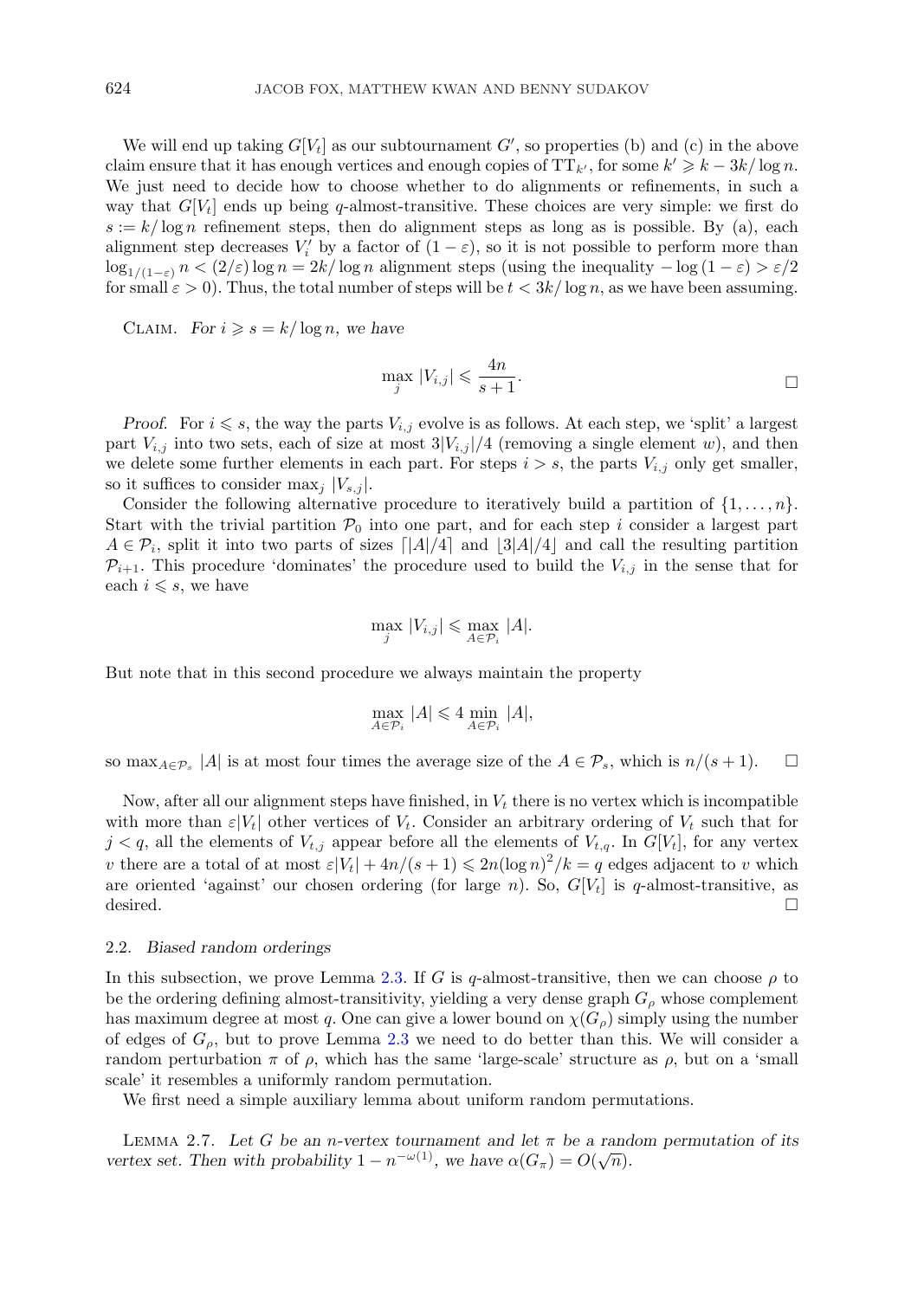<span id="page-6-0"></span>*Proof.* For any k, the expected number of size-k independent sets in  $G_{\pi}$  is  $N_G/k! \leq \binom{n}{k}/k!$ , here  $N_G$  is the number of copies of TT, in G. If k is a large multiple of  $\sqrt{n}$ , this number is where  $N_G$  is the number of copies of TT<sub>k</sub> in G. If k is a large multiple of  $\sqrt{n}$ , this number is  $n^{-\omega(1)}$ .  $n^{-\omega(1)}$ .

Now we prove Lemma [2.3.](#page-2-0)

*Proof of Lemma* 2.3. Let  $s = \sqrt{n/q}$ . Consider the ordering  $\rho$  defining almost-transitivity (so for each vertex v, only q edges incident to v are oriented 'against'  $\rho$ , to some set of vertices which we call  $B(v)$ ). Starting from the ordering  $\rho$ , we divide the vertex set into s contiguous blocks  $A_1, \ldots, A_s$  of size  $n/s$ , and then randomly permute the indices within each block, to obtain a random ordering  $\pi$  (retaining the large-scale structure of  $\rho$ , but introducing some 'local' randomness).

By Lemma [2.7](#page-5-0) and the union bound, with positive probability  $\pi$  has the property that for each  $1 \leq i \leq s$  and each vertex v, we have

$$
\alpha(G_{\pi}[A_i]) = O\left(\sqrt{n/s}\right),\tag{2.1}
$$

$$
\alpha(G[A_i \cap B(v)]) \leqslant n^{o(1)} + O\left(\sqrt{|A_i \cap B(v)|}\right).
$$
\n(2.2)

Consider such an outcome of  $\pi$ .

Now consider an independent set S in  $G_{\pi}$ . Let v be the first vertex in S (according to the ordering  $\pi$ ), and let  $A_i$  be the block that contains v. By the definition of  $\pi$ , we must have  $S \subseteq A_i \cup B(v)$ . Next, equation (2.1) implies  $\alpha(G_{\pi}[S \cap A_i]) = O(\sqrt{n/s})$ . Hence by equation (2.2) and convexity of the function  $f(x) = \sqrt{x}$  we have (2.2) and convexity of the function  $f(x) = \sqrt{x}$ , we have

$$
\alpha(G_{\pi}[S\setminus A_i]) \leqslant \sum_j \left( n^{o(1)} + O\left(\sqrt{|A_j \cap B(v)|}\right) \right) \leqslant sn^{o(1)} + O(\sqrt{qs}),
$$

where the sum is over all  $j \neq i$  with  $A_i \cap B(v) \neq \emptyset$ . It follows that  $\alpha(G_{\pi}[S]) \leq \alpha(G_{\pi}[A_i]) +$ <br>  $\alpha(G,[S \setminus A_i]) \leq O(\sqrt{n/s} + \sqrt{qs}) + sp^{o(1)} \leq n^{1/4+o(1)}q^{1/4}$  recalling that  $q > n^{1/3}$  (therefore where the sum is over an  $j \neq i$  with  $\Pi_i + D(i) \neq j$ . It follows that  $\alpha(\sigma_{\pi}[S]) \leq \alpha(\sigma_{\pi}[A_i])$ <br>  $\alpha(G_{\pi}[S \setminus A_i]) \leq O(\sqrt{n/s} + \sqrt{qs}) + sn^{o(1)} \leq n^{1/4+o(1)}q^{1/4}$ , recalling that  $q \geq n^{1/3}$  (therefore  $s \leqslant n^{1/4} q^{1/4}$ .  $\leqslant n^{1/4}q^{1/4}$ ).

# 3*. A tournament with easily colourable acyclic subgraphs*

In this section, we prove Theorem [1.4.](#page-1-0) We will study the following construction, which was previously introduced by R¨odl and Winkler [**[12](#page-10-0)**] (see also [**[2](#page-10-0)**]).

DEFINITION 3.1. Let G be a tournament obtained as follows. First, consider a projective plane P of order  $t-1$ , with  $t^2 - t + 1$  lines and  $t^2 - t + 1$  points, t points on every line and t<br>lines going through every point. Then G will be a tournament on  $(t^2 - t + 1)$ k vertices, where lines going through every point. Then, G will be a tournament on  $(t^2 - t + 1)k$  vertices, where<br>for each point of the projective plane there are k associated vertices of G (so, our vertices are for each point of the projective plane there are  $k$  associated vertices of  $G$  (so, our vertices are divided into  $t^2 - t + 1$  'buckets'). For the edges inside the buckets, choose their orientation<br>arbitrarily For the edges between the buckets, we do the following. For each line of P, consider arbitrarily. For the edges between the buckets, we do the following. For each line of  $P$ , consider the kt corresponding vertices of G. Choose a random ordering of these vertices, and orient all remaining edges between these vertices according to the ordering. Since every pair of points in P are contained in exactly one line, we can do this independently for each line.

Now the following lemma will imply Theorem [1.4](#page-1-0) almost immediately. Recall from the previous section that for an oriented graph  $G$ , we define  $G_{\pi}$  to be the subgraph obtained by including the edges that are oriented 'forwards' according to  $\pi$ .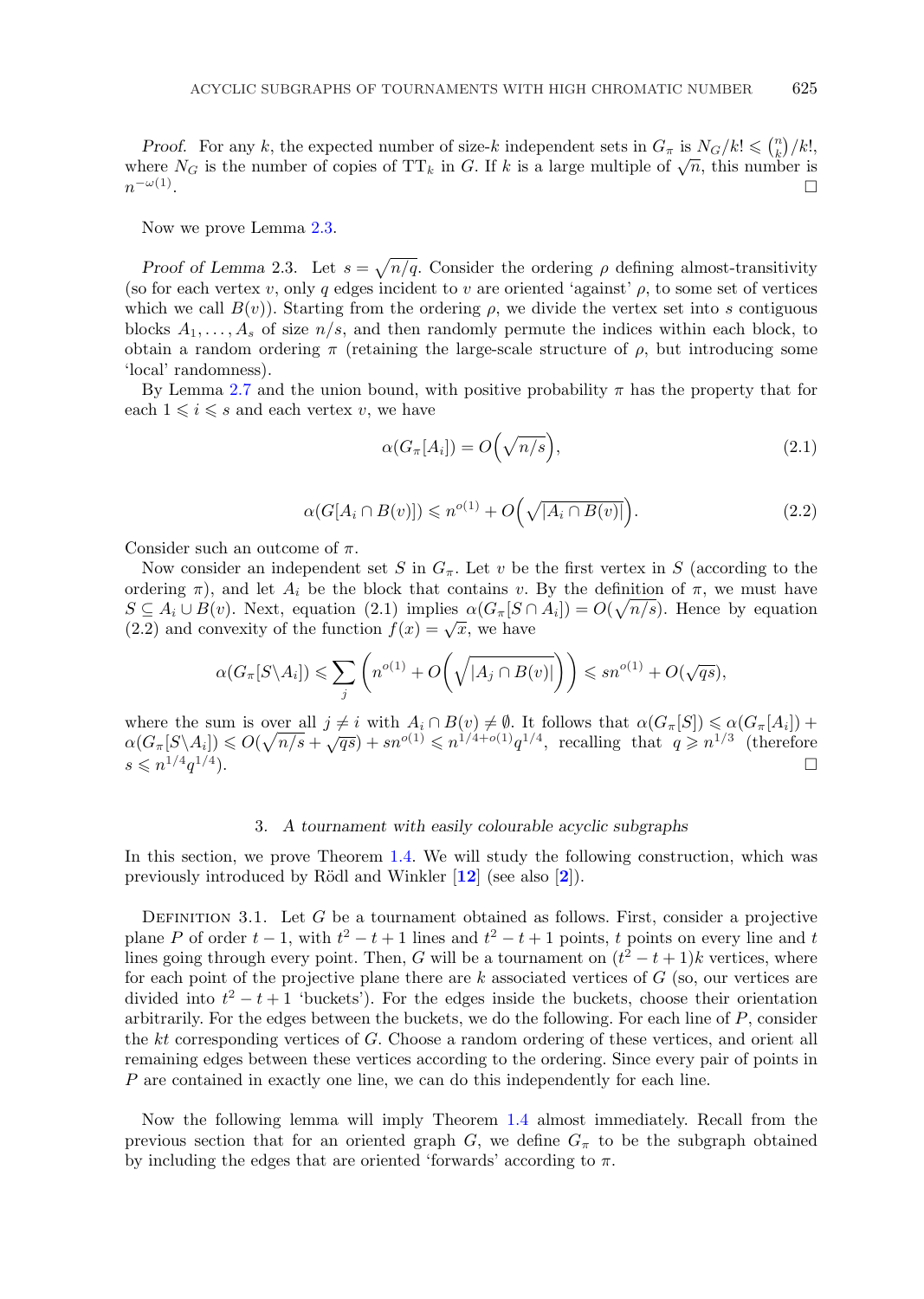<span id="page-7-0"></span>Lemma 3.2. *There is an absolute constant* C *such that the following holds. Let* G *be as in Definition* [3.1](#page-6-0)*, with*  $k = t^2$  *and* t *sufficiently large. With positive probability,* G *has the following* property. For any ordering  $\pi$  of the vertices of G and any subset X of at least 100t<sup>3</sup> log t vertices *property. For any ordering*  $\pi$  *of the vertices of G and any subset* X *of at least*  $100t^3 \log t$  *vertices* of *G we have*  $\alpha(G,[X]) \ge |X|/(16t^3)$ *of G*, we have  $\alpha(G_{\pi}[X]) \geq |X|/(16t^3)$ *.* 

Before turning to the proof of Lemma 3.2, we give the short deduction of Theorem [1.4.](#page-1-0)

*Proof of Theorem* 1.4. For any n, by Bertrand's postulate we can find a prime  $t - 1 =$  $\Theta(n^{1/4})$ , with  $(t^2 - t + 1)t^2 \ge n$ . So, there is a projective plane of order  $t - 1$  and we can consider G as in Definition 3.1, with  $k = t^2$ . Consider a particular outcome of G satisfying consider G as in Definition [3.1,](#page-6-0) with  $k = t^2$ . Consider a particular outcome of G satisfying<br>the condition in Lemma 3.2. Then, consider any acyclic subgraph  $G'$  of G, which is a the condition in Lemma 3.2. Then, consider any acyclic subgraph  $G'$  of  $G$ , which is a<br>subgraph of some  $G$  (simply take  $\pi$  to be an ordering corresponding to a transitive closure subgraph of some  $G_{\pi}$  (simply take  $\pi$  to be an ordering corresponding to a transitive closure of  $G'$ ).<br>Now

Now we construct a proper colouring of  $G_{\pi}$  as follows. First greedily take maximum independent sets as colour classes, until there are fewer than  $100t^3 \log t$  vertices remaining.<br>Then give each remaining vertex its own unique colour. Let  $\ell$  be the number of colours coming. Then give each remaining vertex its own unique colour. Let  $\ell$  be the number of colours coming from the greedy phase of this procedure, so  $k(t^2 - t + 1)(1 - 1/(16t^3))^{t-1} \ge 100t^3 \log t$  by the property in Lemma 3.2, and therefore  $\ell = O(t^3 \log t)$ . We deduce that  $\chi(G) = \ell + 100t^3 \log t =$ property in Lemma 3.2, and therefore  $\ell = O(t^3 \log t)$ . We deduce that  $\chi(G_\pi) = \ell + 100t^3 \log t = O(t^3 \log t)$  $O(t^3 \log t)$ .<br>Finally

Finally, we can simply delete a few vertices from  $G$  to obtain a tournament on exactly  $n$ vertices with the desired properties, using the fact that the chromatic number of a subgraph is at most the chromatic number of the graph.

The first ingredient in the proof of Lemma 3.2 is the fact that, in  $G$ , all large sets of vertices are well distributed between lines of the underlying projective plane.

Lemma 3.3. *Let* G *be as in Definition* [3.1](#page-6-0)*, and let* X *be a set of at least* <sup>9</sup>kt *vertices of* G. Then at most  $t^2/2$  lines of the projective plane underlying G contain fewer than  $|X|/(2t)$ <br>vertices of X *vertices of* X*.*

We also need the following lemma giving strong bounds on the probability that a random permutation fails to contain a long increasing subsequence, where each index in the subsequence comes from a different 'bucket'.

LEMMA 3.4. *Divide the interval*  $\{1, \ldots, m\}$  *into 'buckets' of size at most* k, where  $m \leq k^2$ . *Consider a random permutation*  $\sigma$  of  $\{1, \ldots, m\}$ *. Let*  $\ell = m/(8k)$ *. With probability at least*  $1 - e^{-m/24}$ , there is a sequence  $1 \leq i_1 < \cdots < i_\ell \leq m$  with each  $i_j$  coming from a different bucket such that  $\sigma(i_1) < \cdots < \sigma(i_\ell)$ *bucket, such that*  $\sigma(i_i) < \cdots < \sigma(i_\ell)$ *.* 

We prove the above two lemmas at the end of the section, but first we deduce Lemma 3.2.

*Proof of Lemma* 3.2. Consider any ordering  $\pi$  and vertex set X, with  $|X| \ge 100t^3 \log t$  as in the lemma statement. By Lemma 3.3, there are at least  $t^2 - t + 1 - t^2/2 = t^2/2 - t + 1$  lines<br>which contain at least  $|Y|/(2t)$  vertices of X. For any such line  $\Lambda \subset V(G)$  let  $\mathcal{E}_t$  be the event which contain at least  $|X|/(2t)$  vertices of X. For any such line  $\Lambda \subseteq V(G)$ , let  $\mathcal{E}_{\Lambda}$  be the event that there is an independent set of size  $|X|/(16t^3)$  in  $G_{\pi}[\Lambda \cap X]$  with each vertex coming<br>from a different bucket. Note that each of the  $\mathcal{E}_{\Lambda}$  are mutually independent, and by Lemma 3.4 from a different bucket. Note that each of the  $\mathcal{E}_{\Lambda}$  are mutually independent, and by Lemma 3.4 each Pr  $(\mathcal{E}_\Lambda) \geq 1 - e^{-|X|/(48t)}$ . So, the probability no  $\mathcal{E}_\Lambda$  holds is at most  $e^{-(t^2/2-t+1)|X|/(48t)} \leq e^{-t|X|/97}$ . This probability is small enough to take the union bound over all  $|V(G)| \leq e^{t^4 \log t}$  $e^{-t|X|/97}$ . This probability is small enough to take the union bound over all  $|V(G)| \leq e^{t^4 \log t}$ orderings  $\pi$  and at most  $2^{|V(G)|} = e^{O(t^4)}$  subsets X.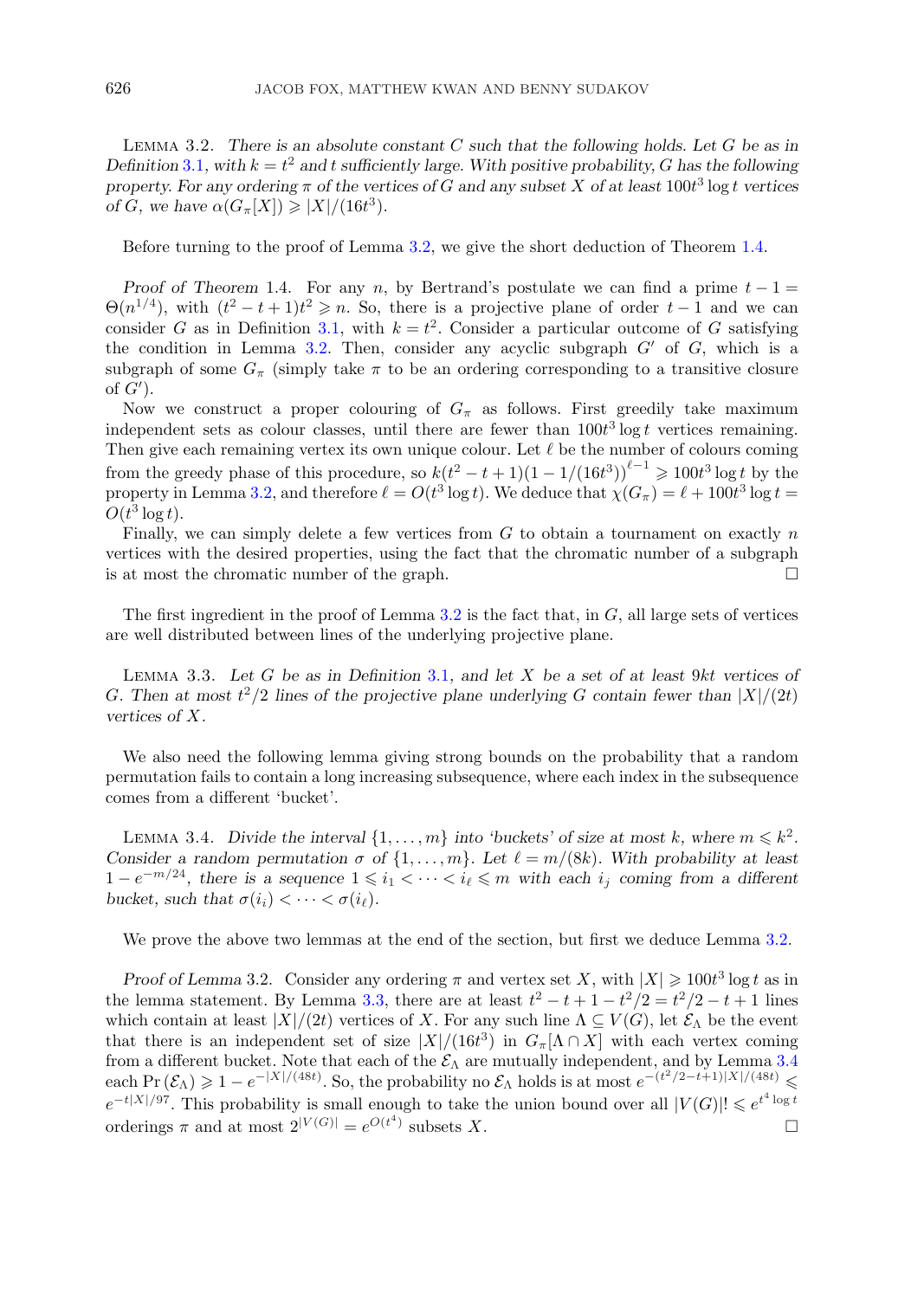#### <span id="page-8-0"></span>3*.*1*. Quasi-randomness*

In this section, we prove Lemma [3.3.](#page-7-0) We will want a bipartite version of the expander mixing lemma, due to Haemers [**[6](#page-10-0)**, Theorem 5.1] (see also [**[4](#page-10-0)**, Lemma 8] for a version with notation closer to what we use here). Note that, for a bipartite graph  $H$ , the non-zero singular values of the bipartite adjacency matrix of  $H$  are in correspondence with the positive eigenvalues of the (non-bipartite) adjacency matrix of H.

Lemma 3.5. *Let* H *be a biregular bipartite graph with parts* A *and* B*, where every vertex in* A *has degree* a *and every vertex in* B *has degree* b*. Let* M *be the* <sup>|</sup>A|×|B<sup>|</sup> *bipartite adjacency matrix of* H, and let  $\sigma_1 \geq \sigma_2 \geq \ldots$  *be the singular values of* M. Then for any sets  $X \subseteq A$  and  $Y \subseteq B$ *, we have* 

$$
\left| e(X,Y) - \frac{\sqrt{ab}}{\sqrt{|A||B|}} |X||Y| \right| \leq \sigma_2 \sqrt{|X||Y|}.
$$

To apply Lemma 3.5, we will want to study the singular values of a bipartite graph related to Definition [3.1.](#page-6-0)

Lemma 3.6. *Let* G *be as in Definition* [3.1](#page-6-0)*, and let* H *be the bipartite graph with parts* A *and* B *defined as follows. Let* A *be the set of vertices of* G*, let* B *be the set of lines in the projective plane underlying* G*, and put an edge between a vertex and a line if the vertex is in a bucket corresponding to a point on that line. Let* M *be the bipartite adjacency matrix of* a bucket corresponding to a point on that line. Let M be the oppartite adjacency matrix of H. Then the non-zero singular values of M are  $\sqrt{k}t$  with multiplicity 1, and  $\sqrt{k(t-1)}$  with multiplicity  $t^2 - t$ *multiplicity*  $t^2 - t$ .

*Proof.* Let L be the  $(t^2 - t + 1) \times (t^2 - t + 1)$  point-line incidence matrix associated with the projective plane underlying  $G$ . Then  $M$  can be represented as the Kronecker (tensor) product  $K \otimes L$ , where K is the  $k \times 1$  all-ones matrix. Note that  $L^TL$  has t for all diagonal entries, and 1 for all off-diagonal entries, because in an order- $(t + 1)$  projective plane, every point lies in t lines, and every pair of points lie in exactly one line.  $L^T L$  has eigenvalues  $t + (t^2 - t + 1) - 1 = t^2$  (with eigenvector  $(1, \ldots, 1)$ ) and  $t - 1$  (with eigenvectors of the form  $(-1, 0, 0, 1, 0, \ldots)$ ) Also  $K^T K$  is the  $1 \times 1$  matrix whose entry is k. So  $M^T M$ form  $(-1, 0, \ldots, 0, 1, 0 \ldots)$ ). Also,  $K^T K$  is the  $1 \times 1$  matrix whose entry is k. So,  $M^T M =$  $(K^T \otimes L^T)(K \otimes L) = (K^T K \otimes L^T L) = kL^T L$ , and the desired claim about singular values follows. follows.

Finally, combining the above two lemmas yields Lemma [3.3,](#page-7-0) as follows.

*Proof of Lemma* 3.3. Consider the bipartite graph H in Lemma 3.6. Note that this graph has parts of size  $t^2 - t + 1$  and  $k(t^2 - t + 1)$ . All the degrees in the first part are kt and all the degrees in the second part are t Suppose more than  $t^2/2$  lines contain fewer than  $|X|/(2t)$ the degrees in the second part are t. Suppose more than  $t^2/2$  lines contain fewer than  $|X|/(2t)$ <br>vertices. Then in H we have  $X \subseteq A$  and  $Y \subseteq B$  with  $|X| > 0$   $t$ ,  $|Y| > t^2/2$  and  $e(X, Y) <$ vertices. Then in H we have  $X \subseteq A$  and  $Y \subseteq B$  with  $|X| \geq 9kt$ ,  $|Y| > t^2/2$  and  $e(X, Y) <$  $|Y||X|/(2t)$ . Then by Lemma 3.5 (with  $\sigma_2 = \sqrt{k(t-1)}$ , coming from Lemma 3.6),

$$
(1 + o(1))\frac{|X|Y|}{2t} \leqslant \left| e(X, Y) - \frac{1 + o(1)}{t} |X||Y| \right| \leqslant \sqrt{k(t-1)}\sqrt{|X||Y|},
$$

a contradiction.

#### 3*.*2*. Long increasing subsequences*

*Proof of Lemma* 3.4. First, consider independent random variables  $\alpha_1, \ldots, \alpha_m$  each uniform in the interval  $(0, 1]$  (these are distinct with probability 1), and note that we can define a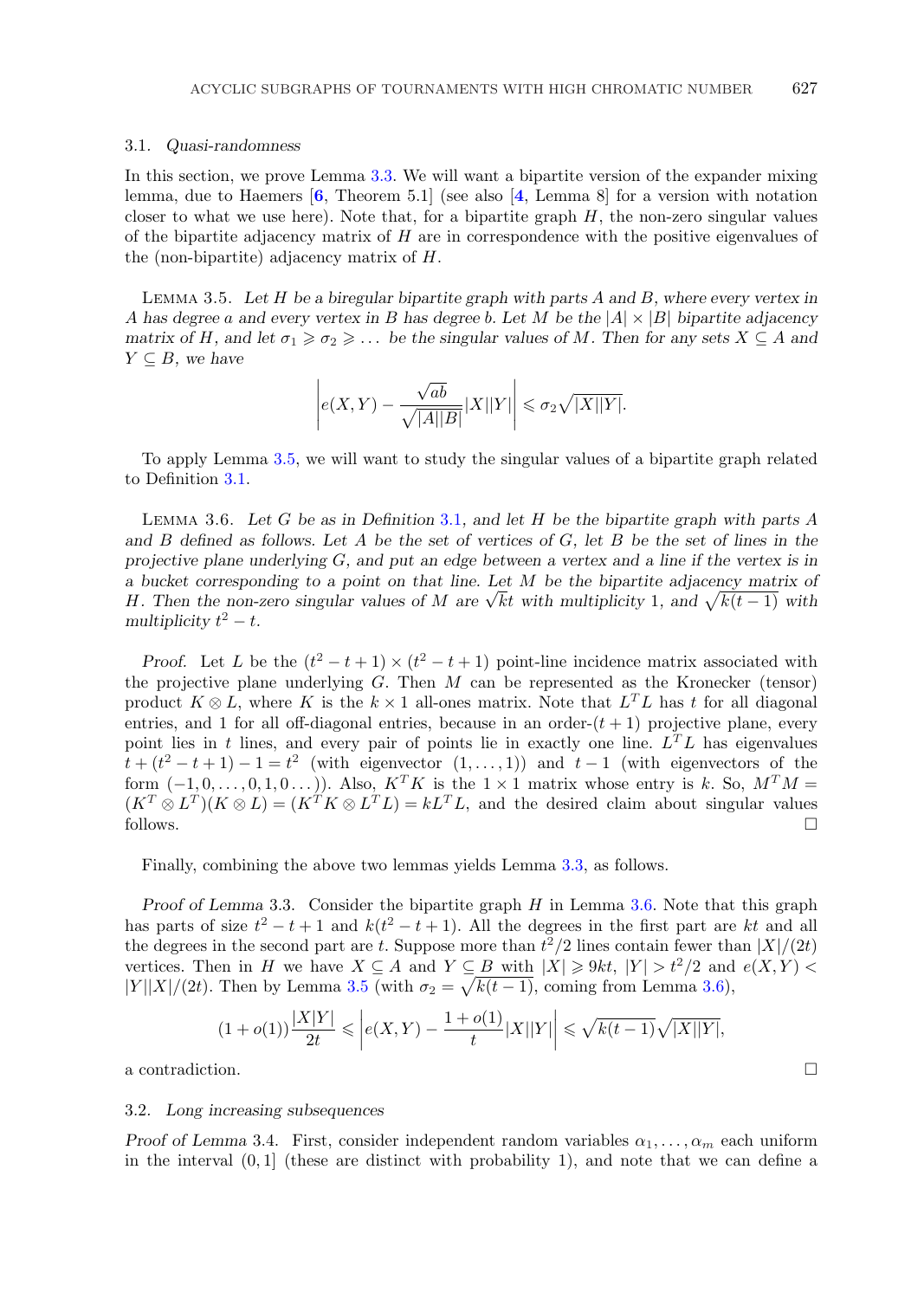uniformly random permutation  $\sigma : \{1,\ldots,m\} \to \{1,\ldots,m\}$  by taking  $\alpha_{\sigma(1)} < \cdots < \alpha_{\sigma(m)}$ . Then, divide the interval  $(0, 1]$  into  $m/(2k)$  equal-sized sub-intervals  $I_1, \ldots, I_{m/(2k)}$  (so  $I_y = (2(y-1)k/m, 2yk/m]$  for each y). We then define a random zero–one matrix  $M \in$  ${0,1}^{(m/(2k))\times m}$ , where  $M(y, x) = 1$  if  $\alpha_x \in I_y$ , and  $M(y, x) = 0$  otherwise. Note that the columns of this matrix are independent each uniform among all zero-one vectors with exactly columns of this matrix are independent, each uniform among all zero–one vectors with exactly one '1'.

Next, in addition to the existing division into buckets, we also divide  $\{1,\ldots,m\}$  into  $m/k$ (discrete) intervals we call 'slices': for  $1 \le r \le m/k$ , let  $S_r = \{(r-1)k+1,\ldots, rk\}$ . For  $0 \le r \le m/(2k)$  define the 'ath diagonal strip'  $D_s = \{(u, r): 1 \le u \le m/(2k) \le r \in S_{s-1}\}$  (which  $q < m/(2k)$ , define the 'qth diagonal strip'  $D_q = \{(y, x) : 1 \leq y \leq m/(2k), x \in S_{y+q}\}\)$  (which we interpret as a set of positions in our matrix M) and note that these strips each have size we interpret as a set of positions in our matrix  $M$ ), and note that these strips each have size  $m/2$  and are disjoint for different q.

Now, for each  $0 \leq q \leq m/(2k)$  consider the following procedure to find a suitable sequence  $\leq \cdots \leq x_{\ell}$  (which we call 'phase q'). We order the positions in D, from left to right, and  $x_1 < \cdots < x_\ell$  (which we call 'phase q'). We order the positions in  $D_q$  from left to right, and scan through the corresponding entries of  $M$  until we see a '1'. We take the corresponding column as  $x_1$ , then we continue scanning, skipping all entries that share a bucket or a slice with  $x_1$  (without exposing their values) until we find another "1", whose column we take as  $x_2$ . We continue in this fashion, continually scanning along  $D_q$  and skipping all elements that share a bucket or a slice with a previously selected element, until we have constructed a sequence  $x_1 < \cdots < x_\ell$  of length  $\ell$  or we have reached the end of the entries indexed by  $D_q$ . In the latter case, we say that the procedure fails, and denote the corresponding event by  $\mathcal{E}_q$ . Note that during phase q we exposed only some subset of the entries indexed by  $D_q$  (though the entries are dependent, we indirectly revealed some partial information about entries in other diagonal strips). Among the entries we exposed, at most  $\ell$  of these are '1's. See Figure 3.1 below.



FIGURE 3.1. An example outcome of the first two phases. In this case,  $k = 3$ ,  $m = 24$  and we are *looking for an increasing sequence of length*  $\ell = 3$  (these values of k, m,  $\ell$  were chosen to yield a *simple picture, but note that they do not actually satisfy the conditions in the lemma statement*)*. First, in phase* 0 we searched from left to right through the light grey cells in  $D_0$ . We first saw  $a<sup>i</sup>1'$  in column 4, meaning that we take  $x<sub>1</sub> = 4$ . Then we continued searching, skipping columns *that share a bucket or slice with* x<sup>1</sup> (*the skipped cells are labelled with '*∗*'; here* 4 *and* 8 *share a bucket*). We eventually found a second '1' in column 11, so we take  $x_2 = 11$ , but we were not *able to find a third '1' so the first phase failed* ( $\mathcal{E}_0$  *occurred*). In phase 1, we scanned through the *dark grey cells in*  $D_1$  *in the same way. This phase succeeded, finding*  $(x_1, x_2, x_3) = (5, 12, 14)$ *.* 

Observe that if any of the  $\mathcal{E}_q$  do not occur (that is, some phase q succeeds), then the sequence  $x_1 < \cdots < x_\ell$  produced in phase q satisfies the conditions of the lemma. It<br>therefore suffices to show that  $Pr(\bigcap_q \mathcal{E}_q) \leq e^{-m/24}$ . We will accomplish this by showing that  $\Pr(\mathcal{E}_q | \mathcal{E}_0 \cup \cdots \cup \mathcal{E}_{q-1}) \leq e^{-k/12}$  for each of the  $m/(2k)$  choices of q. So, fix some q, and condition on any outcome of phases 0 to  $q-1$ condition on any outcome of phases 0 to  $q - 1$ .

Now, suppose that phase q failed (meaning  $\mathcal{E}_q$  occurred). Since each bucket and slice has size at most k, during the scanning procedure we skipped fewer than  $2\ell k$  entries (out of the  $m/2$ total entries indexed by  $D_q$ ) for sharing a bucket or slice with a previously chosen element. Also, since each phase exposes at most  $\ell$  '1's, there are at most  $\ell q$  columns in which we saw a '1' in previous phases.

Now, for each  $(y, x) \in D_q$  for which we have not already seen a '1' in column x in a previous phase, the probability that  $M_{y,x} = 1$  is at least  $2k/m$  (it could be greater than this if we have already seen a '0' in column x in a previous phase). So,  $Pr(\mathcal{E}_q | \mathcal{E}_0 \cup \cdots \cup \mathcal{E}_{q-1})$  is upper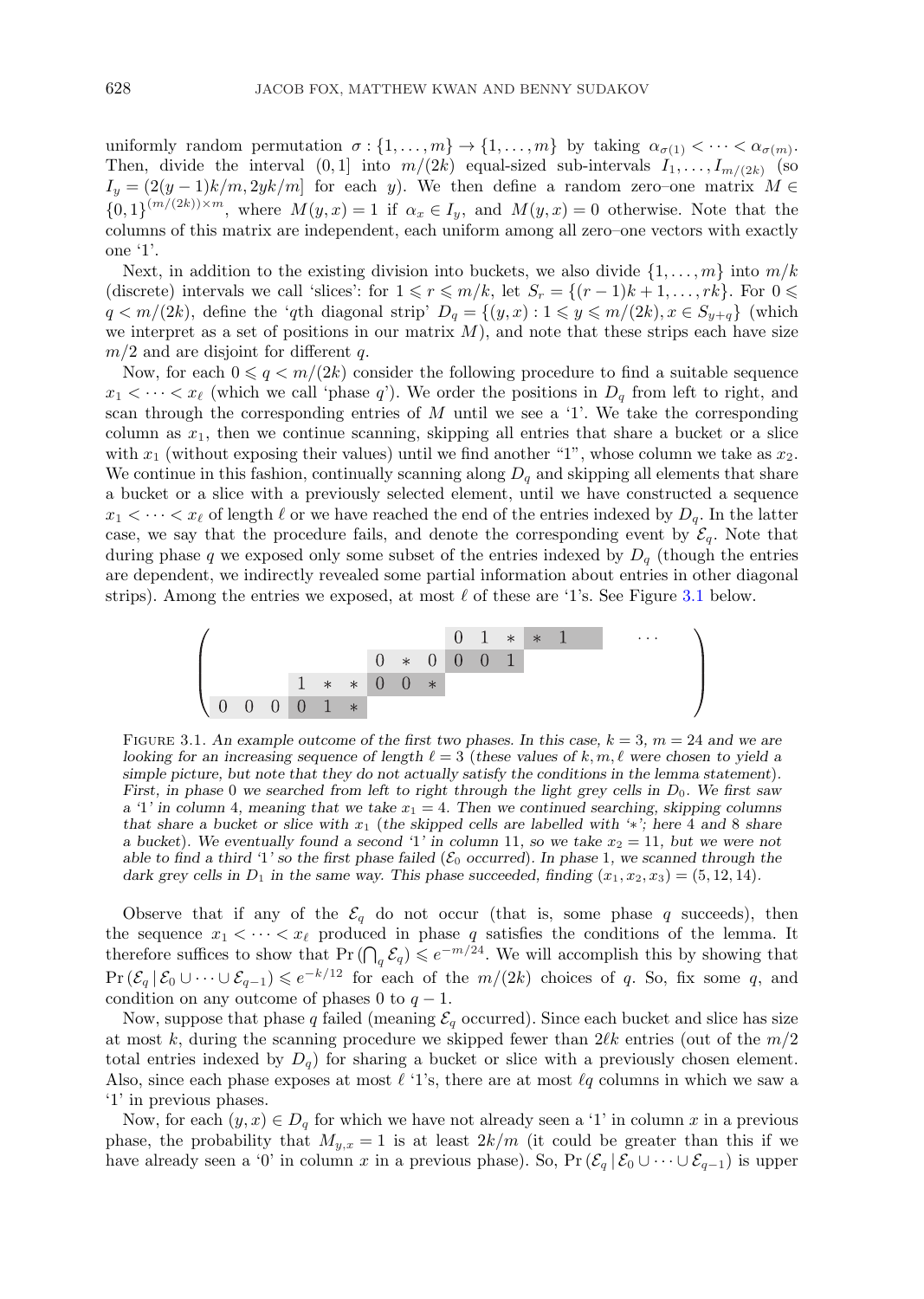<span id="page-10-0"></span>bounded by Pr (X <  $\ell$ ), where X has the binomial distribution Bin  $(m/2 - 2\ell k - \ell q, 2k/m)$ . Recalling that  $\ell = m/(8k)$ ,  $m \le k^2$  and  $q < m/(2k)$  (so  $\mathbb{E}X \ge 3k/8$  and  $3k/8 - \ell \ge k/4$ ), this probability is at most probability is at most

$$
\exp\left(-\frac{(k/4)^2}{2(3k/8)}\right) = e^{-k/12}
$$

by a Chernoff bound (see, for example, [**9**, Theorem 2.1]).

### 4*. Concluding remarks*

Recall that  $g(k)$  is the minimum integer such that every  $g(k)$ -vertex tournament has an acyclic k-chromatic subgraph. Here we proved that  $k^{4/3-o(1)} \leq g(k) \leq k^{9/5+o(1)}$ . We further suspect<br>that the lower bound may be closer to the truth and propose the following conjecture that the lower bound may be closer to the truth and propose the following conjecture.

CONJECTURE 4.1. Every *n*-vertex tournament has an acyclic subgraph with chromatic number at least  $n^{3/4-o(1)}$ . That is,  $g(k) \leq k^{4/3+o(1)}$ .

Our proof of the lower bound  $q(k) \geq k^{4/3-o(1)}$  is based on a certain randomized construction involving a projective plane, but we wonder if the following simpler construction may also attain the same bound. Suppose that  $n = q^2$  is a perfect square, and consider the tournament on the vertex set  $\{1,\ldots,n\}$  where, for  $i < j$ , the edge ij is oriented from i to j unless  $i - j$  is divisible by  $q$ , in which case it is oriented from  $j$  to i. This particular tournament was used by Nassar and Yuster to prove their lower bound  $g(k) \geq n^{8/7}/4$ .

*Acknowledgements.* The second author would like to thank Asaf Ferber for helpful discussions about multiple-exposure arguments for random permutations (which turned out to be helpful for the proof of Lemma [3.4\)](#page-7-0). The third author would like to thank Noga Alon for bringing the problem of Nassar and Yuster to his attention.

## *References*

- 1. L. ADDARIO-BERRY, F. HAVET, C. L. SALES, B. REED and S. THOMASSÉ, 'Oriented trees in digraphs', *Discrete Math.* 313 (2013) 967–974.
- **2.** N. Alon, J. Pach and J. Solymosi, 'Ramsey-type theorems with forbidden subgraphs', *Combinatorica* 21 (2001) 155–170. (Paul Erd˝os and his mathematics (Budapest, 1999).)
- **3.** S. A. Burr, 'Subtrees of directed graphs and hypergraphs', *Congr. Numer.* 28 (1980) 227–239.
- **4.** S. De Winter, J. Schillewaert and J. Verstraete, 'Large incidence-free sets in geometries', *Electron. J. Combin.* 19 (2012), 24.
- **5.** T. GALLAI, 'On directed paths and circuits', *Theory of graphs* (eds P. Erdős and G. Katona; Academic Press, New York, 1968) 115–118.
- **6.** W. H. Haemers, 'Interlacing eigenvalues and graphs', *Linear Algebra Appl.* 226/228 (1995) 593–616.
- 7. M. HASSE, 'Zur algebraischen Begründung der Graphentheorie. I', *Math. Nachr.* 28 (1964/65) 275–290.
- 8. F. HAVET, 'Orientations and colouring of graphs', Lecture notes of SGT Oleron, France, 2013.
- 9. S. JANSON, T. LUCZAK and A. RUCINSKI, *Random graphs*, Wiley-Interscience Series in Discrete Mathematics and Optimization (Wiley-Interscience, New York, NY, 2000).
- **10.** D. KÜHN, R. MYCROFT and D. OSTHUS, 'A proof of Sumner's universal tournament conjecture for large tournaments', *Proc. Lond. Math. Soc.* (3) 102 (2011) 731–766.
- **11.** S. Nassar and R. Yuster, 'Acyclic subgraphs with high chromatic number', *European J. Combin.* 75 (2019) 11–18.
- 12. V. RODL and P. WINKLER, 'A Ramsey-type theorem for orderings of a graph', *SIAM J. Discrete Math.* 2 (1989) 402–406.
- **13.** B. Roy, 'Nombre chromatique et plus longs chemins d'un graphe', *Rev. Fran¸caise Informat. Recherche Op´erationnelle* 1 (1967) 129–132.
- **14.** L. M. Vitaver, 'Determination of minimal coloring of vertices of a graph by means of Boolean powers of the incidence matrix', *Dokl. Akad. Nauk* 147 (1962) 758–759.